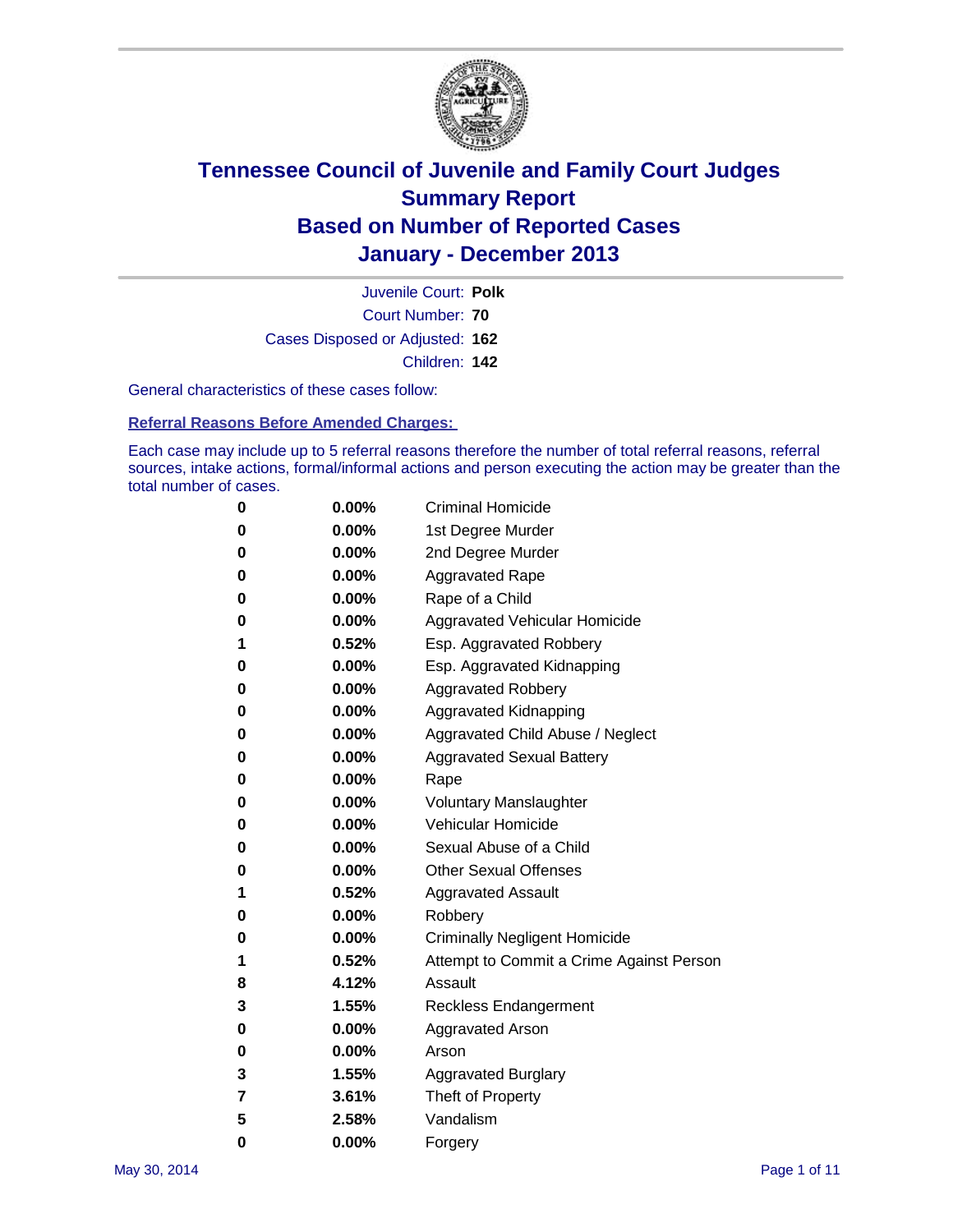

Court Number: **70** Juvenile Court: **Polk** Cases Disposed or Adjusted: **162** Children: **142**

#### **Referral Reasons Before Amended Charges:**

Each case may include up to 5 referral reasons therefore the number of total referral reasons, referral sources, intake actions, formal/informal actions and person executing the action may be greater than the total number of cases.

| $\boldsymbol{0}$ | 0.00% | <b>Worthless Checks</b>                                     |
|------------------|-------|-------------------------------------------------------------|
| 0                | 0.00% | Illegal Possession / Fraudulent Use of Credit / Debit Cards |
| 0                | 0.00% | <b>Burglary</b>                                             |
| 0                | 0.00% | Unauthorized Use of a Vehicle                               |
| 0                | 0.00% | <b>Cruelty to Animals</b>                                   |
| $\mathbf 0$      | 0.00% | Sale of Controlled Substances                               |
| 11               | 5.67% | <b>Other Drug Offenses</b>                                  |
| $\mathbf{2}$     | 1.03% | Possession of Controlled Substances                         |
| 0                | 0.00% | <b>Criminal Attempt</b>                                     |
| 0                | 0.00% | Carrying Weapons on School Property                         |
| 0                | 0.00% | Unlawful Carrying / Possession of a Weapon                  |
| 1                | 0.52% | <b>Evading Arrest</b>                                       |
| 0                | 0.00% | Escape                                                      |
| 0                | 0.00% | Driving Under Influence (DUI)                               |
| 12               | 6.19% | Possession / Consumption of Alcohol                         |
| 0                | 0.00% | Resisting Stop, Frisk, Halt, Arrest or Search               |
| 0                | 0.00% | <b>Aggravated Criminal Trespass</b>                         |
| 0                | 0.00% | Harassment                                                  |
| 0                | 0.00% | Failure to Appear                                           |
| 0                | 0.00% | Filing a False Police Report                                |
| 1                | 0.52% | Criminal Impersonation                                      |
| 0                | 0.00% | <b>Disorderly Conduct</b>                                   |
| 1                | 0.52% | <b>Criminal Trespass</b>                                    |
| 0                | 0.00% | <b>Public Intoxication</b>                                  |
| 0                | 0.00% | Gambling                                                    |
| 1                | 0.52% | Traffic                                                     |
| 0                | 0.00% | <b>Local Ordinances</b>                                     |
| 0                | 0.00% | Violation of Wildlife Regulations                           |
| 0                | 0.00% | Contempt of Court                                           |
| 0                | 0.00% | Violation of Probation                                      |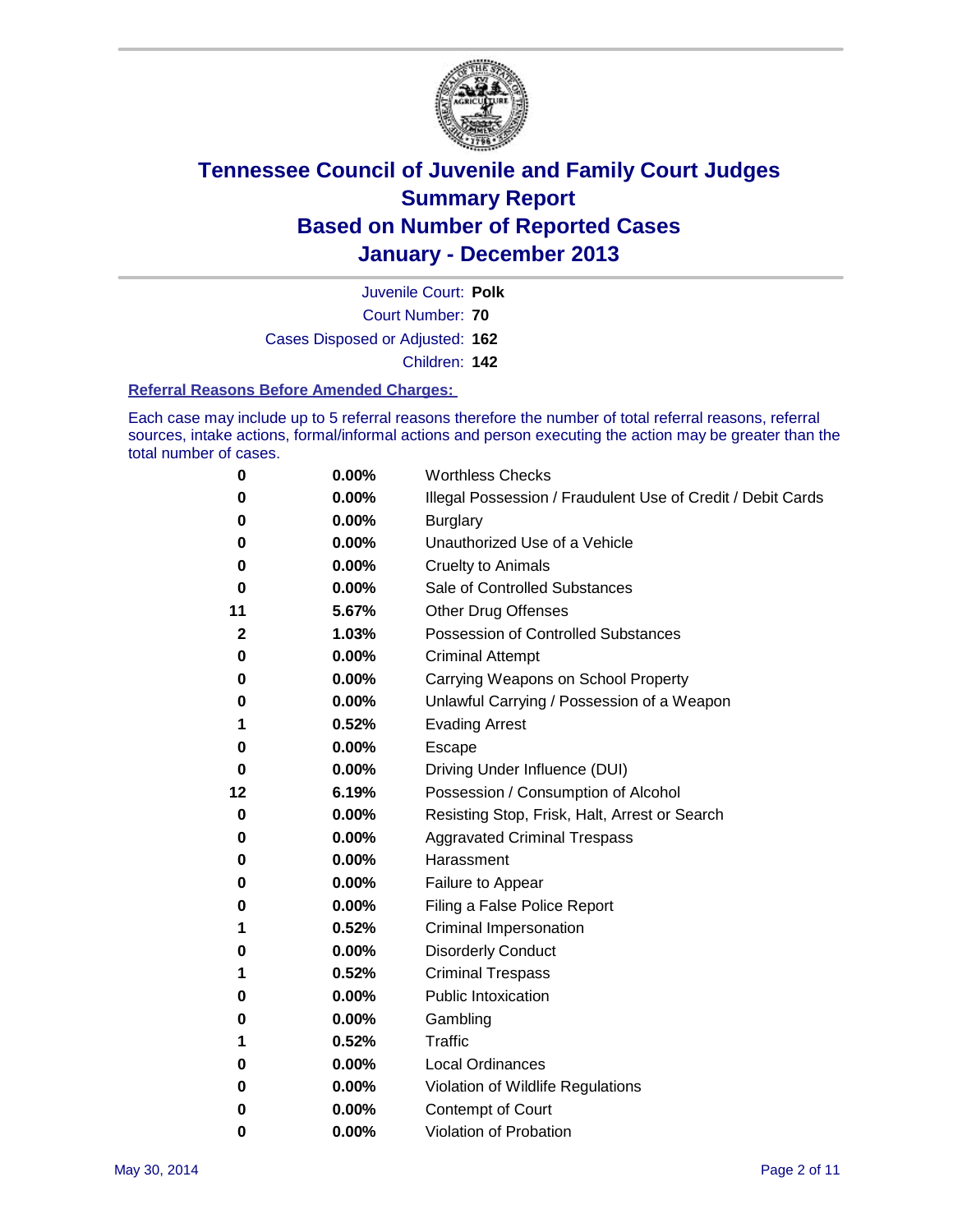

Court Number: **70** Juvenile Court: **Polk** Cases Disposed or Adjusted: **162** Children: **142**

#### **Referral Reasons Before Amended Charges:**

Each case may include up to 5 referral reasons therefore the number of total referral reasons, referral sources, intake actions, formal/informal actions and person executing the action may be greater than the total number of cases.

| $\bf{0}$     | $0.00\%$ | Violation of Aftercare                 |
|--------------|----------|----------------------------------------|
| 13           | 6.70%    | Unruly Behavior                        |
| 88           | 45.36%   | Truancy                                |
| 7            | 3.61%    | In-State Runaway                       |
| 1            | 0.52%    | Out-of-State Runaway                   |
| 14           | 7.22%    | Possession of Tobacco Products         |
| 0            | 0.00%    | Violation of a Valid Court Order       |
| $\mathbf{2}$ | 1.03%    | <b>Violation of Curfew</b>             |
| 0            | $0.00\%$ | Sexually Abused Child                  |
| 0            | 0.00%    | <b>Physically Abused Child</b>         |
| 0            | 0.00%    | Dependency / Neglect                   |
| 0            | $0.00\%$ | <b>Termination of Parental Rights</b>  |
| 0            | 0.00%    | <b>Violation of Pretrial Diversion</b> |
| 0            | 0.00%    | Violation of Informal Adjustment       |
| 11           | 5.67%    | <b>Judicial Review</b>                 |
| 0            | 0.00%    | <b>Administrative Review</b>           |
| 0            | 0.00%    | <b>Foster Care Review</b>              |
| 0            | 0.00%    | Custody                                |
| 0            | 0.00%    | Visitation                             |
| 0            | 0.00%    | Paternity / Legitimation               |
| 0            | 0.00%    | <b>Child Support</b>                   |
| 0            | 0.00%    | <b>Request for Medical Treatment</b>   |
| 0            | 0.00%    | Consent to Marry                       |
| 0            | $0.00\%$ | Other                                  |
| 194          | 100.00%  | <b>Total Referrals</b>                 |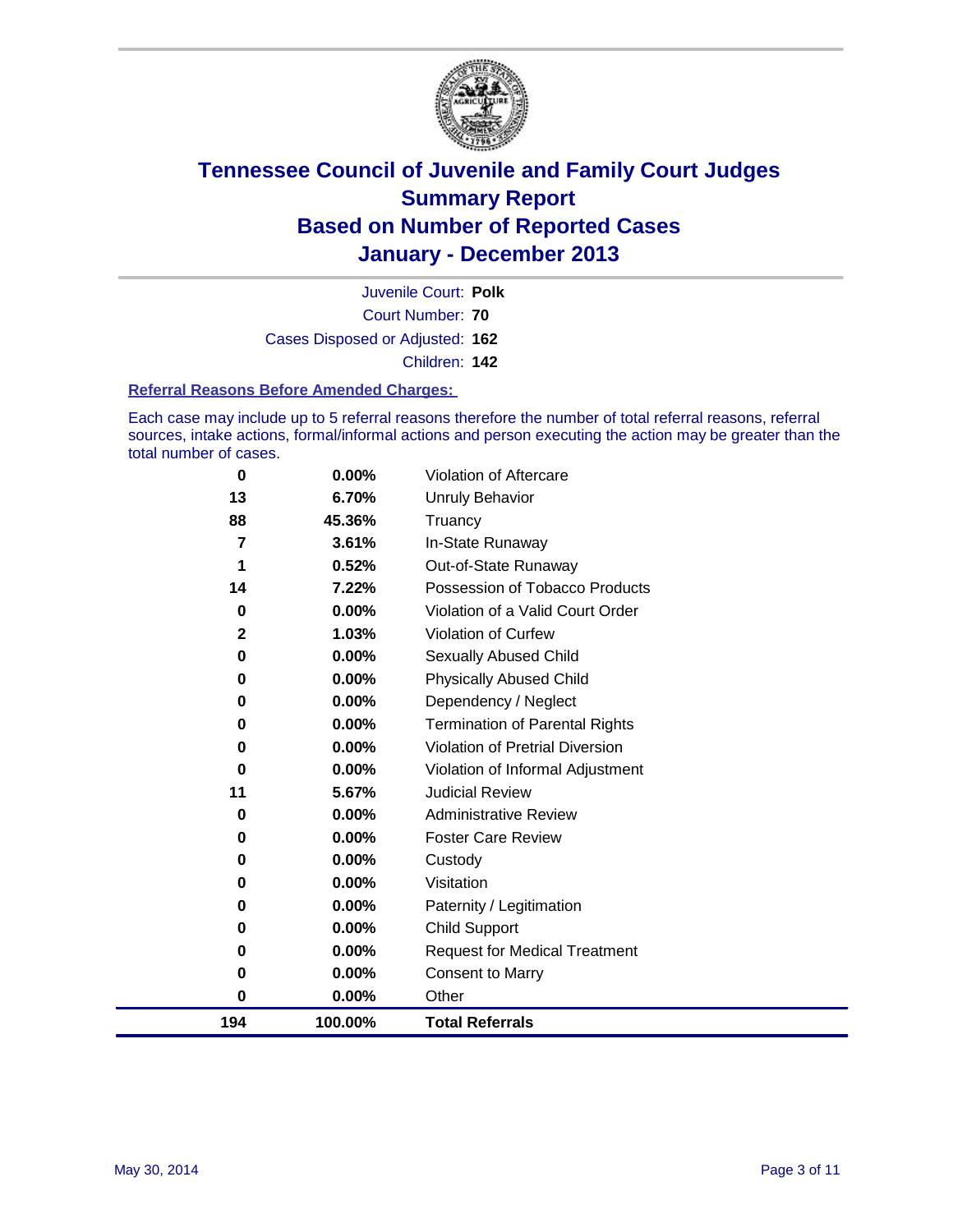

|                            | Juvenile Court: Polk<br><b>Court Number: 70</b><br>Cases Disposed or Adjusted: 162 |                                   |  |  |  |  |
|----------------------------|------------------------------------------------------------------------------------|-----------------------------------|--|--|--|--|
|                            |                                                                                    |                                   |  |  |  |  |
|                            |                                                                                    |                                   |  |  |  |  |
|                            |                                                                                    | Children: 142                     |  |  |  |  |
| <b>Referral Sources: 1</b> |                                                                                    |                                   |  |  |  |  |
| 83                         | 42.78%                                                                             | Law Enforcement                   |  |  |  |  |
| 4                          | 2.06%                                                                              | Parents                           |  |  |  |  |
| 1                          | 0.52%                                                                              | <b>Relatives</b>                  |  |  |  |  |
| 0                          | $0.00\%$                                                                           | Self                              |  |  |  |  |
| 94                         | 48.45%                                                                             | School                            |  |  |  |  |
| 0                          | $0.00\%$                                                                           | <b>CSA</b>                        |  |  |  |  |
| 0                          | $0.00\%$                                                                           | <b>DCS</b>                        |  |  |  |  |
| 0                          | $0.00\%$                                                                           | <b>Other State Department</b>     |  |  |  |  |
| 0                          | $0.00\%$                                                                           | <b>District Attorney's Office</b> |  |  |  |  |
| 11                         | 5.67%                                                                              | <b>Court Staff</b>                |  |  |  |  |
| 0                          | $0.00\%$                                                                           | Social Agency                     |  |  |  |  |
| n                          | በ በበ%                                                                              | Other Court                       |  |  |  |  |

| 194 | 100.00%  | <b>Total Referral Sources</b> |  |
|-----|----------|-------------------------------|--|
| 0   | $0.00\%$ | Other                         |  |
| 0   | $0.00\%$ | <b>Unknown</b>                |  |
| 0   | $0.00\%$ | Hospital                      |  |
| 0   | $0.00\%$ | Child & Parent                |  |
| 1   | 0.52%    | Victim                        |  |
| v   | v.vv /0  | UUU UUU                       |  |

### **Age of Child at Referral: 2**

| 38<br>24<br>0<br>0 | 26.76%<br>16.90%<br>0.00%<br>$0.00\%$ | Ages 15 through 16<br>Ages 17 through 18<br>Ages 19 and Over<br><b>Unknown</b> |
|--------------------|---------------------------------------|--------------------------------------------------------------------------------|
|                    |                                       |                                                                                |
|                    |                                       |                                                                                |
|                    |                                       |                                                                                |
|                    |                                       |                                                                                |
| 40                 | 28.17%                                | Ages 13 through 14                                                             |
| 12                 | 8.45%                                 | Ages 11 through 12                                                             |
| 28                 | 19.72%                                | Ages 10 and Under                                                              |
|                    |                                       |                                                                                |

<sup>1</sup> If different than number of Referral Reasons (194), verify accuracy of your court's data.

<sup>2</sup> One child could be counted in multiple categories, verify accuracy of your court's data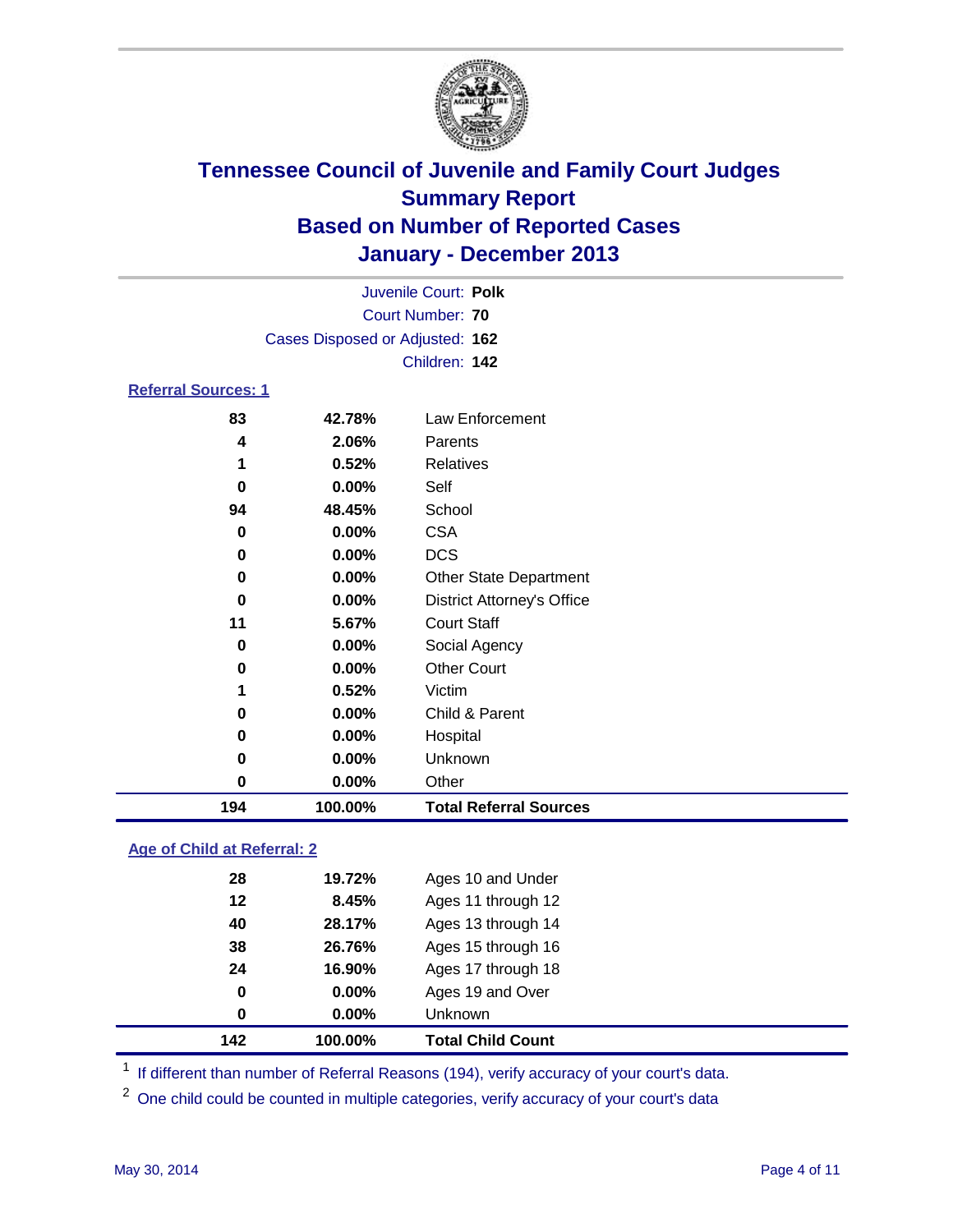

| Juvenile Court: Polk                    |                                 |                          |  |  |
|-----------------------------------------|---------------------------------|--------------------------|--|--|
|                                         | Court Number: 70                |                          |  |  |
|                                         | Cases Disposed or Adjusted: 162 |                          |  |  |
|                                         |                                 | Children: 142            |  |  |
| Sex of Child: 1                         |                                 |                          |  |  |
| 68                                      | 47.89%                          | Male                     |  |  |
| 74                                      | 52.11%                          | Female                   |  |  |
| $\mathbf 0$                             | 0.00%                           | Unknown                  |  |  |
| 142                                     | 100.00%                         | <b>Total Child Count</b> |  |  |
| Race of Child: 1                        |                                 |                          |  |  |
| 141                                     | 99.30%                          | White                    |  |  |
| $\mathbf 0$                             | 0.00%                           | African American         |  |  |
| 0                                       | 0.00%                           | Native American          |  |  |
| 0                                       | 0.00%                           | Asian                    |  |  |
| 0                                       | 0.00%                           | Mixed                    |  |  |
| 1                                       | 0.70%                           | Unknown                  |  |  |
| 142                                     | 100.00%                         | <b>Total Child Count</b> |  |  |
| <b>Hispanic Origin: 1</b>               |                                 |                          |  |  |
| 1                                       | 0.70%                           | Yes                      |  |  |
| 141                                     | 99.30%                          | <b>No</b>                |  |  |
| $\bf{0}$                                | 0.00%                           | Unknown                  |  |  |
| 142                                     | 100.00%                         | <b>Total Child Count</b> |  |  |
| <b>School Enrollment of Children: 1</b> |                                 |                          |  |  |
| 139                                     | 97.89%                          | Yes                      |  |  |
| 1                                       | 0.70%                           | <b>No</b>                |  |  |
| $\mathbf 2$                             | 1.41%                           | Unknown                  |  |  |
| 142                                     | 100.00%                         | <b>Total Child Count</b> |  |  |

One child could be counted in multiple categories, verify accuracy of your court's data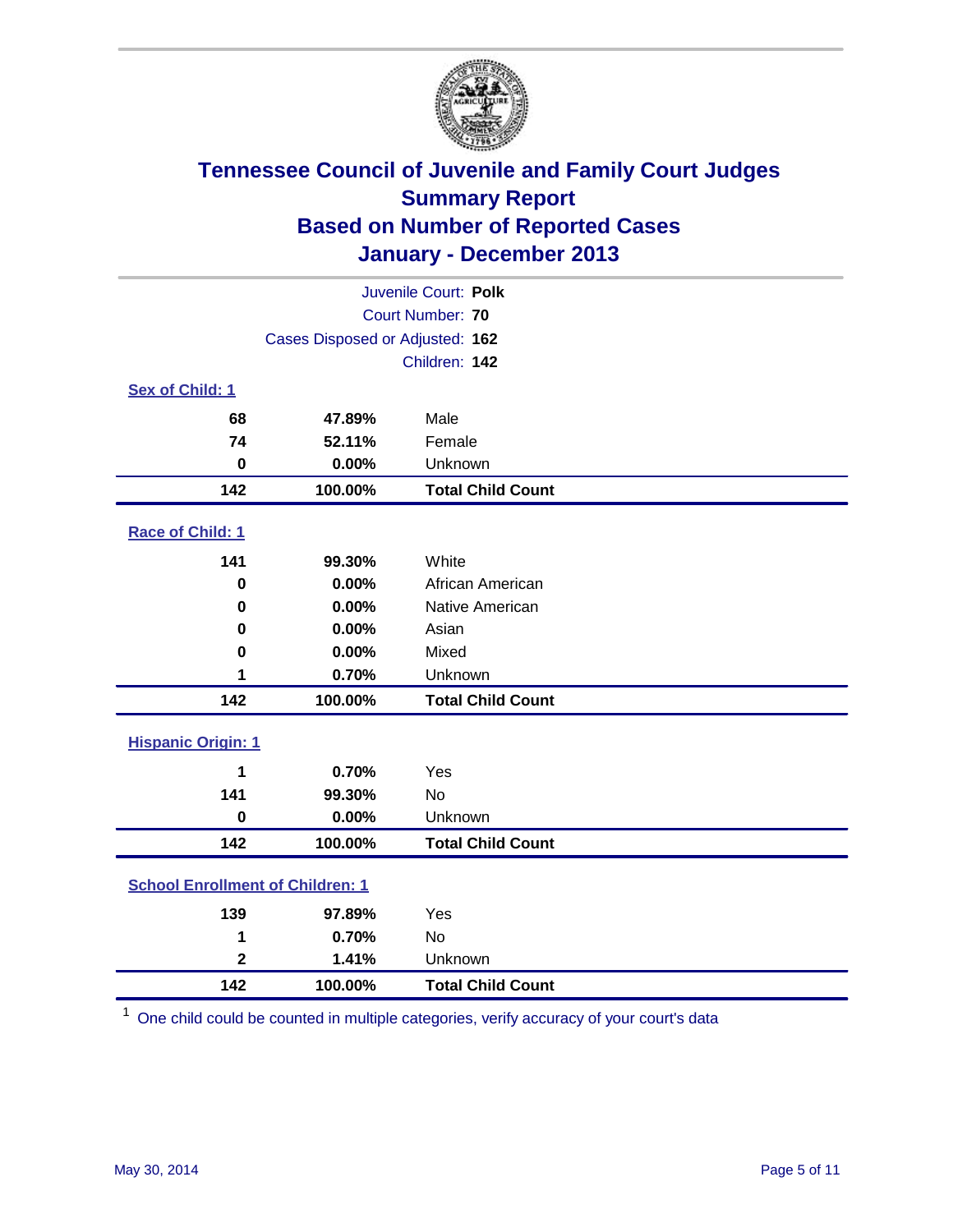

Court Number: **70** Juvenile Court: **Polk** Cases Disposed or Adjusted: **162** Children: **142**

### **Living Arrangement of Child at Time of Referral: 1**

| 142            | 100.00%  | <b>Total Child Count</b>     |
|----------------|----------|------------------------------|
| 0              | $0.00\%$ | Other                        |
| 0              | $0.00\%$ | Unknown                      |
| 0              | $0.00\%$ | Independent                  |
| 0              | $0.00\%$ | In an Institution            |
| 1              | 0.70%    | In a Residential Center      |
| 0              | $0.00\%$ | In a Group Home              |
| 0              | $0.00\%$ | With Foster Family           |
| 3              | 2.11%    | With Adoptive Parents        |
| $\overline{7}$ | 4.93%    | <b>With Relatives</b>        |
| 8              | 5.63%    | <b>With Father</b>           |
| 53             | 37.32%   | With Mother                  |
| 16             | 11.27%   | With Mother and Stepfather   |
| 2              | 1.41%    | With Father and Stepmother   |
| 52             | 36.62%   | With Both Biological Parents |
|                |          |                              |

#### **Type of Detention: 2**

| 162 | 100.00%  | <b>Total Detention Count</b> |
|-----|----------|------------------------------|
| 1   | 0.62%    | Other                        |
| 158 | 97.53%   | Does Not Apply               |
| 1   | 0.62%    | <b>Unknown</b>               |
| 0   | $0.00\%$ | <b>Psychiatric Hospital</b>  |
| 1   | 0.62%    | Jail - No Separation         |
| 0   | $0.00\%$ | Jail - Partial Separation    |
| 0   | 0.00%    | Jail - Complete Separation   |
| 1   | 0.62%    | Juvenile Detention Facility  |
| 0   | $0.00\%$ | Non-Secure Placement         |
|     |          |                              |

<sup>1</sup> One child could be counted in multiple categories, verify accuracy of your court's data

If different than number of Cases (162) verify accuracy of your court's data.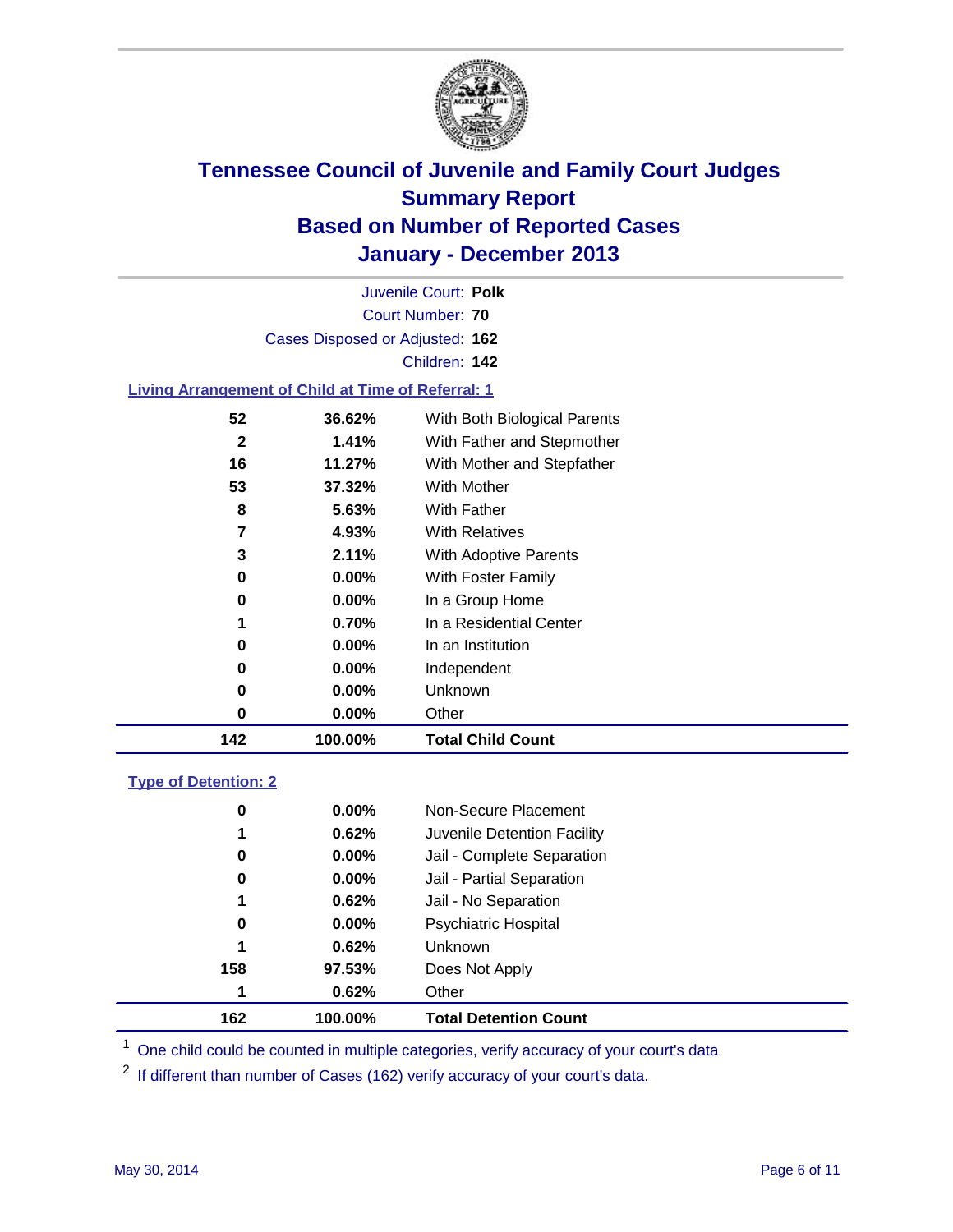

|                                                    | Juvenile Court: Polk            |                                                  |  |  |  |  |
|----------------------------------------------------|---------------------------------|--------------------------------------------------|--|--|--|--|
|                                                    | Court Number: 70                |                                                  |  |  |  |  |
|                                                    | Cases Disposed or Adjusted: 162 |                                                  |  |  |  |  |
|                                                    | Children: 142                   |                                                  |  |  |  |  |
| <b>Placement After Secure Detention Hearing: 1</b> |                                 |                                                  |  |  |  |  |
| 1                                                  | 0.62%                           | Returned to Prior Living Arrangement             |  |  |  |  |
| 1                                                  | 0.62%                           | Juvenile Detention Facility                      |  |  |  |  |
| 0                                                  | 0.00%                           | Jail                                             |  |  |  |  |
| 0                                                  | 0.00%                           | Shelter / Group Home                             |  |  |  |  |
| $\bf{0}$                                           | 0.00%                           | <b>Foster Family Home</b>                        |  |  |  |  |
| $\bf{0}$                                           | 0.00%                           | Psychiatric Hospital                             |  |  |  |  |
| 0                                                  | 0.00%                           | Unknown                                          |  |  |  |  |
| 160                                                | 98.77%                          | Does Not Apply                                   |  |  |  |  |
| $\bf{0}$                                           | 0.00%                           | Other                                            |  |  |  |  |
| 162                                                | 100.00%                         | <b>Total Placement Count</b>                     |  |  |  |  |
| <b>Intake Actions: 2</b>                           |                                 |                                                  |  |  |  |  |
|                                                    |                                 |                                                  |  |  |  |  |
| 93                                                 | 47.94%                          | <b>Petition Filed</b>                            |  |  |  |  |
| 1                                                  | 0.52%<br>46.39%                 | <b>Motion Filed</b><br><b>Citation Processed</b> |  |  |  |  |
| 90<br>$\bf{0}$                                     |                                 |                                                  |  |  |  |  |
|                                                    | 0.00%                           | Notification of Paternity Processed              |  |  |  |  |
| 10                                                 | 5.15%                           | Scheduling of Judicial Review                    |  |  |  |  |
| 0                                                  | 0.00%                           | Scheduling of Administrative Review              |  |  |  |  |
| 0                                                  | 0.00%                           | Scheduling of Foster Care Review                 |  |  |  |  |
| $\bf{0}$                                           | 0.00%                           | Unknown                                          |  |  |  |  |
| 0                                                  | 0.00%                           | Does Not Apply                                   |  |  |  |  |
| 0                                                  | 0.00%                           | Other                                            |  |  |  |  |
| 194                                                | 100.00%                         | <b>Total Intake Count</b>                        |  |  |  |  |

<sup>1</sup> If different than number of Cases (162) verify accuracy of your court's data.

<sup>2</sup> If different than number of Referral Reasons (194), verify accuracy of your court's data.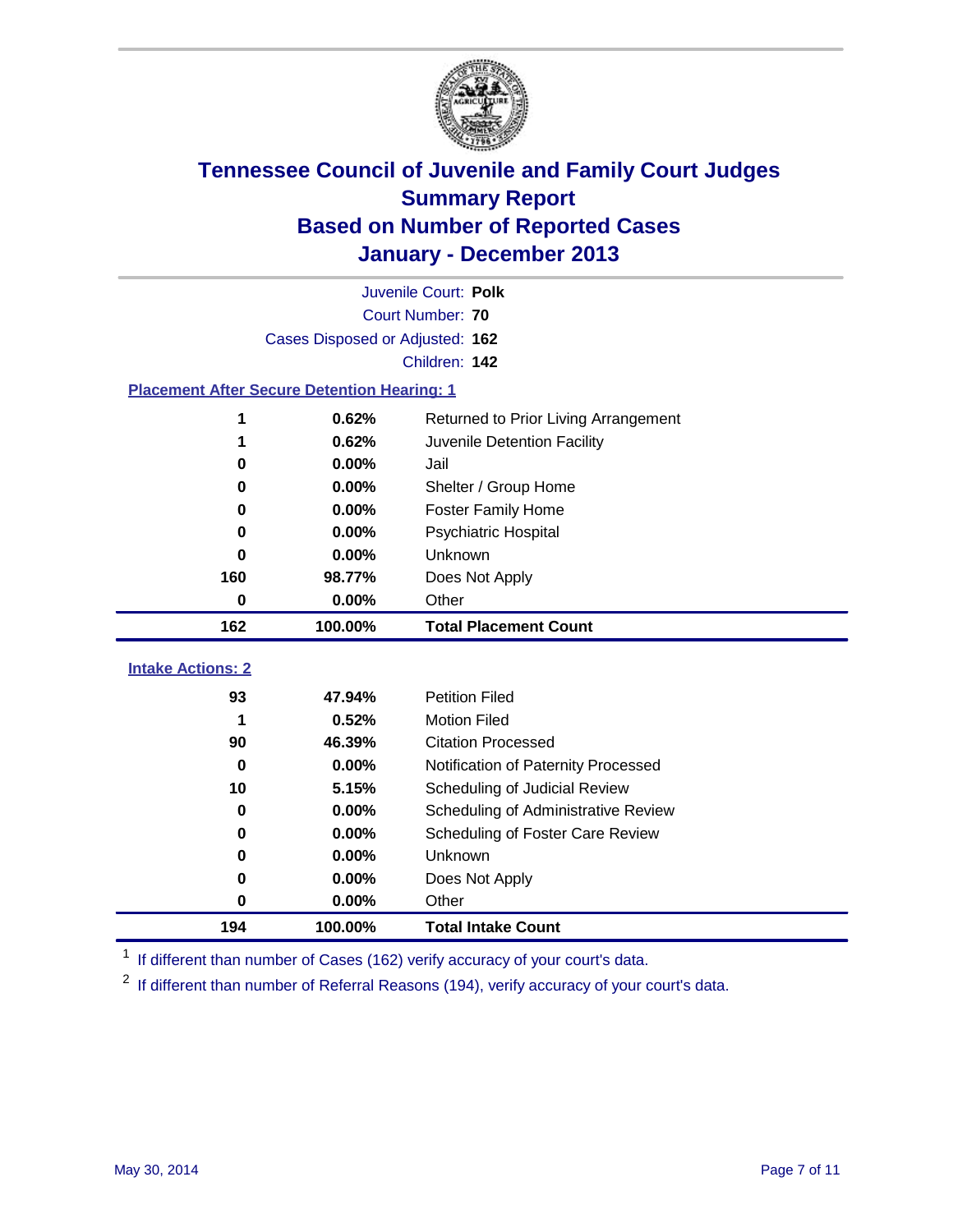

Court Number: **70** Juvenile Court: **Polk** Cases Disposed or Adjusted: **162** Children: **142**

### **Last Grade Completed by Child: 1**

| $\mathbf 0$ | 0.00%   | Too Young for School     |
|-------------|---------|--------------------------|
| 8           | 5.63%   | Preschool                |
| 8           | 5.63%   | Kindergarten             |
| 4           | 2.82%   | 1st Grade                |
| 6           | 4.23%   | 2nd Grade                |
| $\bf{0}$    | 0.00%   | 3rd Grade                |
| 1           | 0.70%   | 4th Grade                |
| 8           | 5.63%   | 5th Grade                |
| 20          | 14.08%  | 6th Grade                |
| 16          | 11.27%  | 7th Grade                |
| 14          | 9.86%   | 8th Grade                |
| 24          | 16.90%  | 9th Grade                |
| 15          | 10.56%  | 10th Grade               |
| 15          | 10.56%  | 11th Grade               |
| $\bf{0}$    | 0.00%   | 12th Grade               |
| $\mathbf 0$ | 0.00%   | Non-Graded Special Ed    |
| 1           | 0.70%   | <b>GED</b>               |
| $\bf{0}$    | 0.00%   | Graduated                |
| 0           | 0.00%   | Never Attended School    |
| $\mathbf 2$ | 1.41%   | Unknown                  |
| 0           | 0.00%   | Other                    |
| 142         | 100.00% | <b>Total Child Count</b> |

| <b>Enrolled in Special Education: 1</b> |          |                          |  |  |
|-----------------------------------------|----------|--------------------------|--|--|
| 5                                       | 3.52%    | Yes                      |  |  |
| 136                                     | 95.77%   | No.                      |  |  |
|                                         | $0.70\%$ | <b>Unknown</b>           |  |  |
| 142                                     | 100.00%  | <b>Total Child Count</b> |  |  |

One child could be counted in multiple categories, verify accuracy of your court's data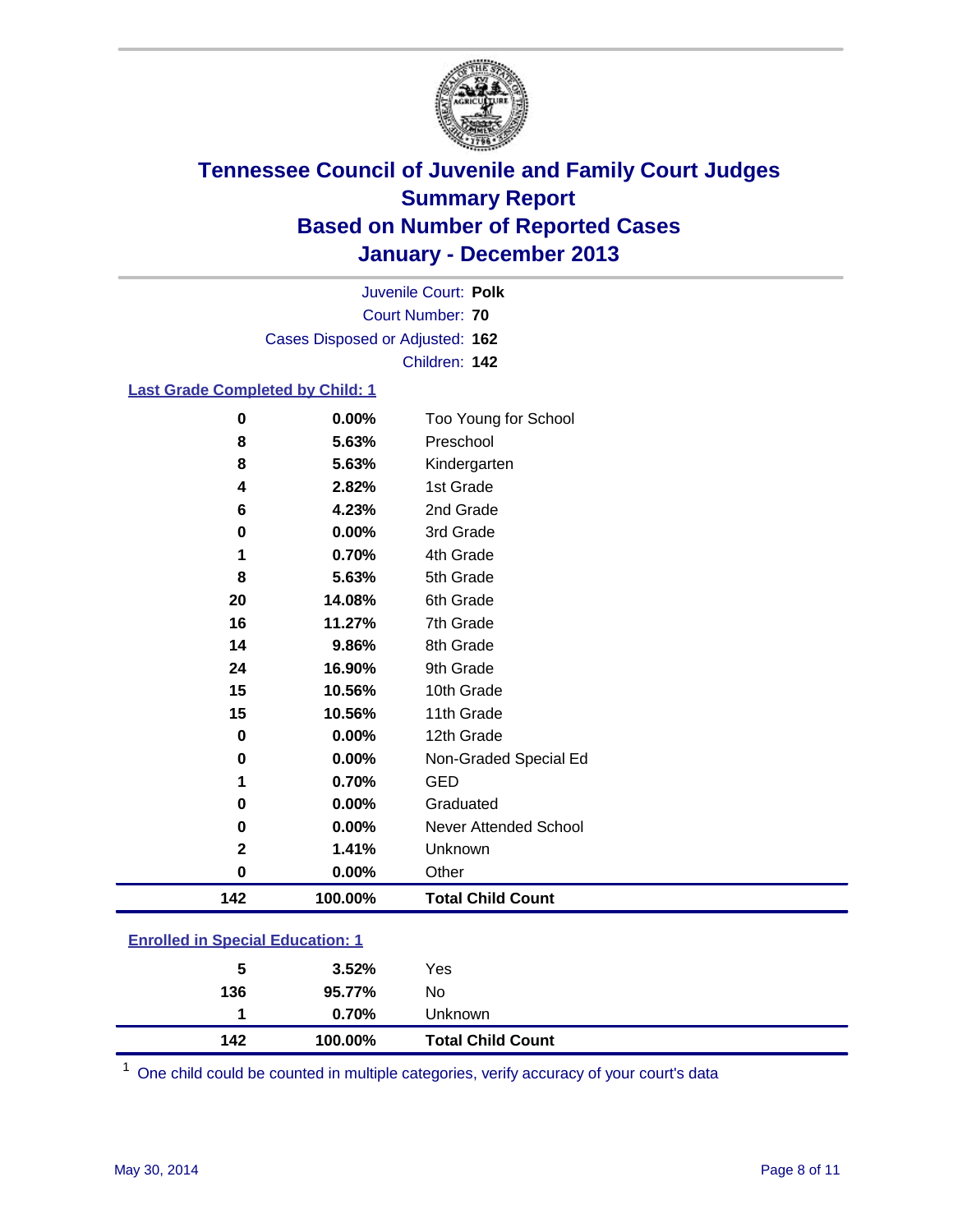

|                              |                                 | Juvenile Court: Polk      |
|------------------------------|---------------------------------|---------------------------|
|                              |                                 | Court Number: 70          |
|                              | Cases Disposed or Adjusted: 162 |                           |
|                              |                                 | Children: 142             |
| <b>Action Executed By: 1</b> |                                 |                           |
| 194                          | 100.00%                         | Judge                     |
| 0                            | $0.00\%$                        | Magistrate                |
| 0                            | $0.00\%$                        | <b>YSO</b>                |
| 0                            | $0.00\%$                        | Other                     |
| 0                            | $0.00\%$                        | Unknown                   |
| 194                          | 100.00%                         | <b>Total Action Count</b> |

### **Formal / Informal Actions: 1**

| 39  | 20.10%   | Dismissed                                        |
|-----|----------|--------------------------------------------------|
|     | 0.52%    | Retired / Nolle Prosequi                         |
| 52  | 26.80%   | <b>Complaint Substantiated Delinquent</b>        |
| 78  | 40.21%   | <b>Complaint Substantiated Status Offender</b>   |
| 0   | $0.00\%$ | <b>Complaint Substantiated Dependent/Neglect</b> |
| 0   | $0.00\%$ | <b>Complaint Substantiated Abused</b>            |
| 0   | $0.00\%$ | <b>Complaint Substantiated Mentally III</b>      |
| 0   | $0.00\%$ | Informal Adjustment                              |
| 0   | $0.00\%$ | <b>Pretrial Diversion</b>                        |
| 0   | 0.00%    | <b>Transfer to Adult Court Hearing</b>           |
| 0   | $0.00\%$ | Charges Cleared by Transfer to Adult Court       |
| 0   | 0.00%    | Special Proceeding                               |
| 4   | 2.06%    | <b>Review Concluded</b>                          |
| 20  | 10.31%   | Case Held Open                                   |
| 0   | $0.00\%$ | Other                                            |
| 0   | $0.00\%$ | Unknown                                          |
| 194 | 100.00%  | <b>Total Action Count</b>                        |

<sup>1</sup> If different than number of Referral Reasons (194), verify accuracy of your court's data.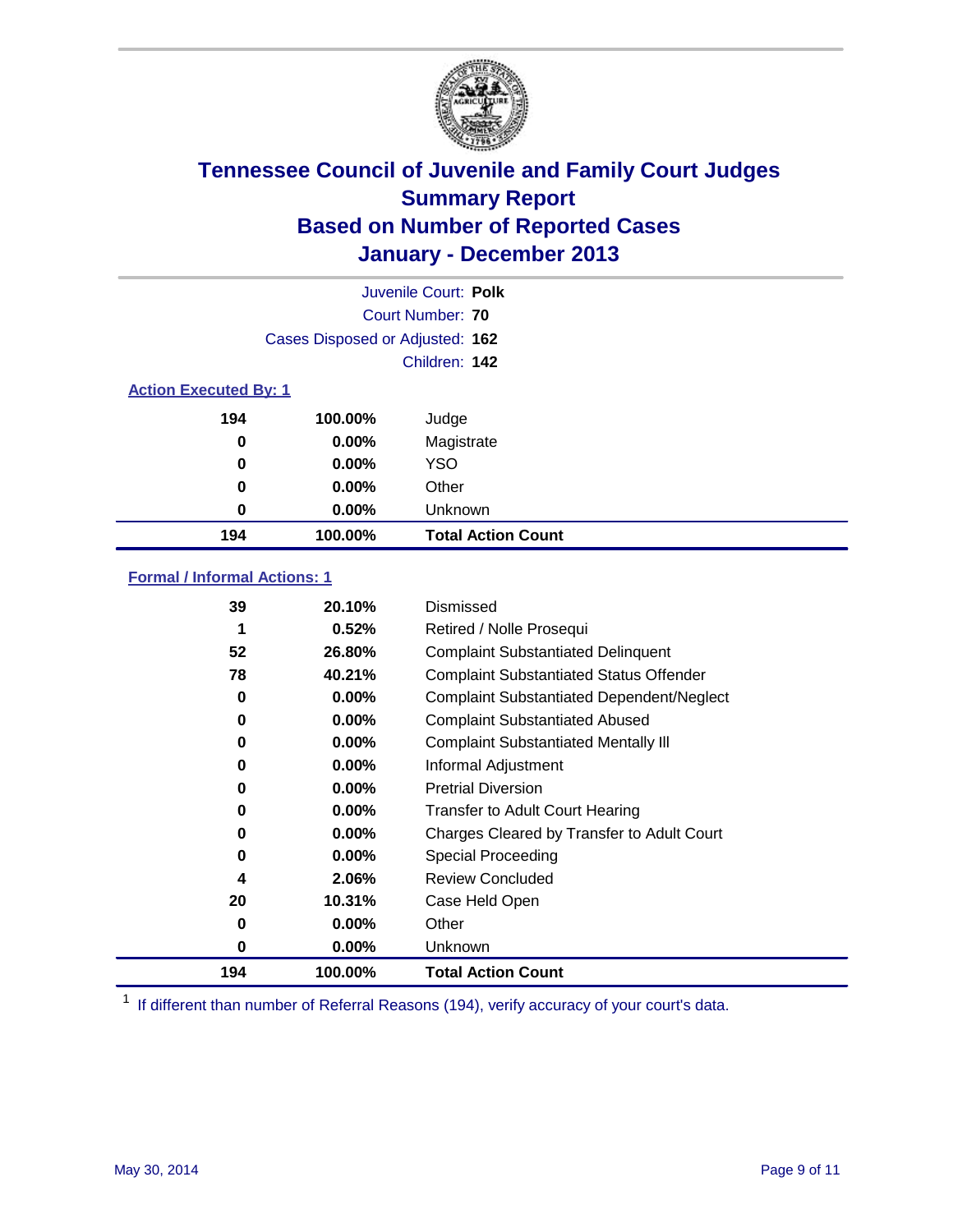

|                       |                                 | Juvenile Court: Polk                                  |
|-----------------------|---------------------------------|-------------------------------------------------------|
|                       |                                 | <b>Court Number: 70</b>                               |
|                       | Cases Disposed or Adjusted: 162 |                                                       |
|                       |                                 | Children: 142                                         |
| <b>Case Outcomes:</b> |                                 | There can be multiple outcomes for one child or case. |
| 33                    | 6.99%                           | Case Dismissed                                        |
| 1                     | 0.21%                           | Case Retired or Nolle Prosequi                        |
| 0                     | 0.00%                           | Warned / Counseled                                    |
| 58                    | 12.29%                          | Held Open For Review                                  |
| 77                    | 16.31%                          | Supervision / Probation to Juvenile Court             |
| 0                     | 0.00%                           | <b>Probation to Parents</b>                           |
| 0                     | 0.00%                           | Referral to Another Entity for Supervision / Service  |
| 15                    | 3.18%                           | Referred for Mental Health Counseling                 |
| 11                    | 2.33%                           | Referred for Alcohol and Drug Counseling              |
| 0                     | 0.00%                           | Referred to Alternative School                        |
| 0                     | 0.00%                           | Referred to Private Child Agency                      |
| 2                     | 0.42%                           | Referred to Defensive Driving School                  |
| 0                     | 0.00%                           | Referred to Alcohol Safety School                     |
| 63                    | 13.35%                          | Referred to Juvenile Court Education-Based Program    |
| 0                     | 0.00%                           | Driver's License Held Informally                      |
| 0                     | 0.00%                           | <b>Voluntary Placement with DMHMR</b>                 |
| 0                     | 0.00%                           | <b>Private Mental Health Placement</b>                |
| 0                     | 0.00%                           | <b>Private MR Placement</b>                           |
| 0                     | 0.00%                           | Placement with City/County Agency/Facility            |
| 0                     | 0.00%                           | Placement with Relative / Other Individual            |
| 13                    | 2.75%                           | Fine                                                  |
| 1                     | 0.21%                           | <b>Public Service</b>                                 |
| 2                     | 0.42%                           | Restitution                                           |
| 0                     | 0.00%                           | <b>Runaway Returned</b>                               |
| 5                     | 1.06%                           | No Contact Order                                      |
| 0                     | 0.00%                           | Injunction Other than No Contact Order                |
| 0                     | 0.00%                           | <b>House Arrest</b>                                   |
| 3                     | 0.64%                           | <b>Court Defined Curfew</b>                           |
| 0                     | 0.00%                           | Dismissed from Informal Adjustment                    |
| 0                     | 0.00%                           | <b>Dismissed from Pretrial Diversion</b>              |
| 0                     | 0.00%                           | Released from Probation                               |
| 0                     | 0.00%                           | <b>Transferred to Adult Court</b>                     |
| 0                     | 0.00%                           | <b>DMHMR Involuntary Commitment</b>                   |